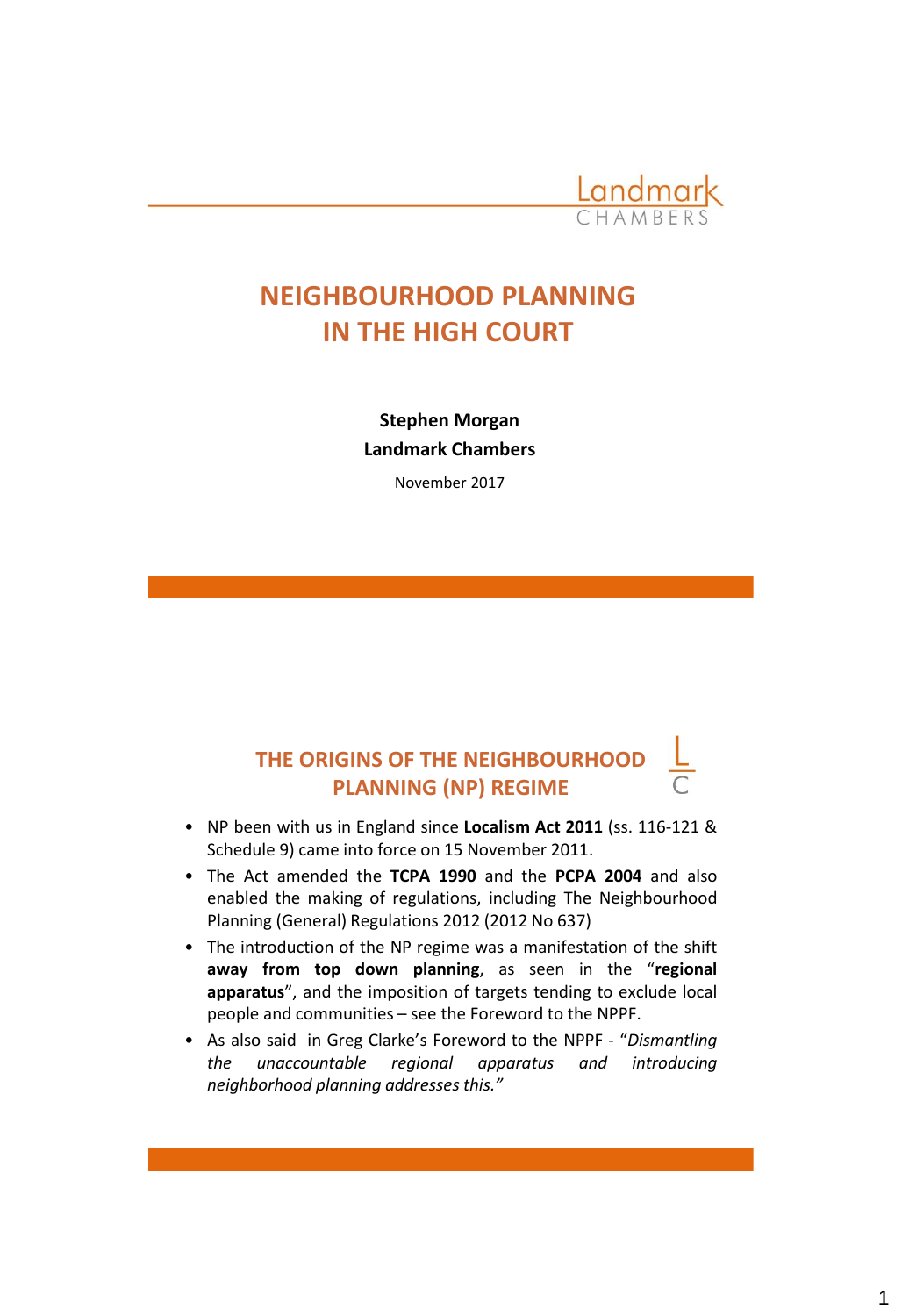### **LEGISLATIVE FRAMEWORK**



- **Town and Country Planning Act 1990** ("TCPA 1990"):
	- ss. 61F, 61I, 61M-P and Schedule 4B (as modified by s.38A(5) of the PCPA 2004 in relation to NDPs)
- **Planning and Compulsory Purchase Act 2004** ("PCPA 2004): ss. 38A-C
- **Neighbourhood Planning (General) Regulations 2012** (2012 No.637) (As Amended)
- **Neighbourhood Planning (Referendums) Regulations 2012** (2012 No.2031)

#### **NPPF**

Paras. 183 & 184 of the NPPF:

- Gives **communities direct power** to develop a shared vision for their neighbourhood and **deliver the sustainable development** they need.
- A **powerful set of tools** for local people to ensure that they get the **right types of development** for their community.
- The **ambition of the neighbourhood** should be aligned with the **strategic needs and priorities** of the wider local area.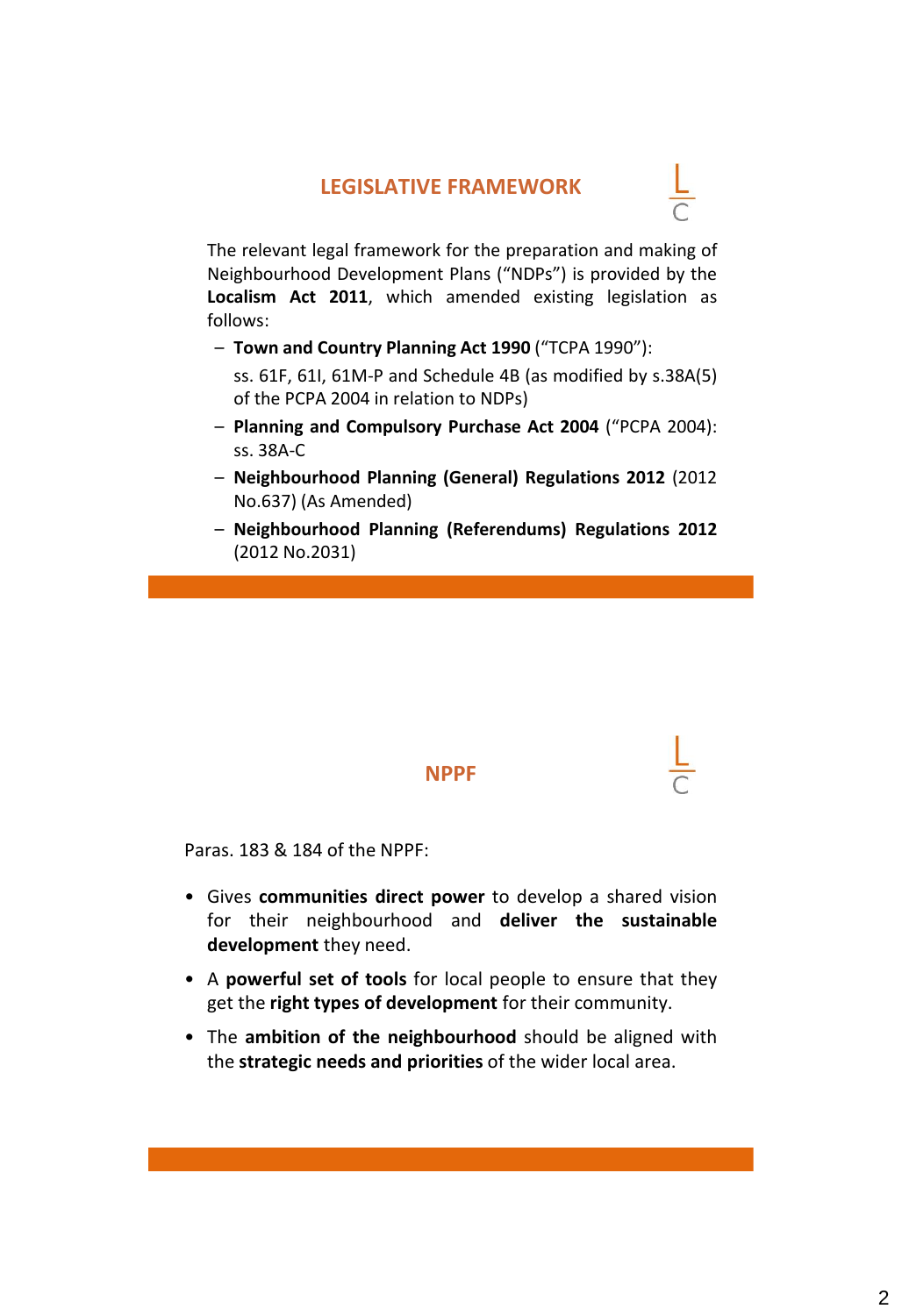### **THREE MAIN THEMES FROM THE CASE LAW**

#### **(1) Plan making**:

- ➢ More flexible approach than for a local plan, both of which are part of the development plan and have the special status under section 38(6) of the PCPA 2004.
- ➢ Tensions between local plan and an NDP given that flexibility, in particular the requirement only for general conformity with strategic polices of the LP as a whole.

#### **(2) Decision making**:

- $\triangleright$  It is often difficult to predict the outcome even where there is a conflict with an NDP. Even more so than for many planning decisions, there appears to be a very "political" dimension to decisions.
- $\triangleright$  Role of the NDP; opportunity for innovation
- **(3) The future**: policy response to issues arising

# **THE BASIC CONDITIONS: Schedule 4B of the TCPA 1990, para. 8(2)**

- (a) having regard to national policies and advice contained in guidance issued by the Secretary of State, **it is appropriate to make the order**, …………
- (d) the making of the order contributes to the **achievement of sustainable development**,
- (e) the making of the order is in **general conformity with the strategic policies contained in the development plan for the area of the authority** (or any part of that area),
- (f) the making of the order does not breach, and is otherwise compatible with, **EU obligations**, and
- (g) prescribed conditions are met in relation to the order and prescribed matters have been complied with in connection with the proposal for the order.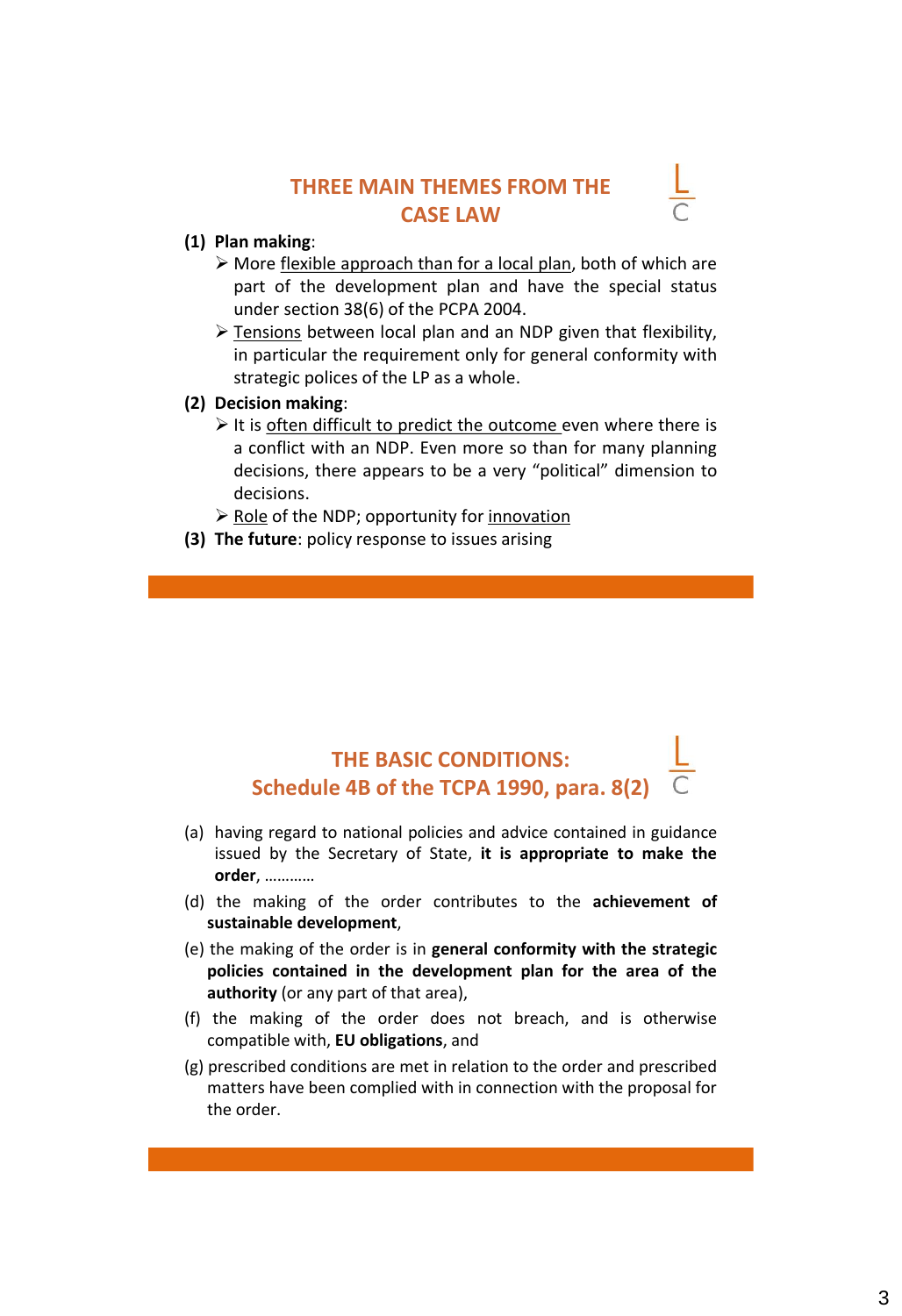### **THEME 1: FLEXIBLE APPROACH TO NDP MAKING (1)**

- The NDP has to be in **general conformity** with the strategic policies of the adopted Development Plan as a whole – Court's interpretation and the application of basic condition 8(2)(e): see *Kebbell Developments Ltd v* Leeds City Council [2016] EWHC 2664 (Admin)
- A LP has to be consistent with national policy  $-$  a NDP can proceed **if it is appropriate "having regard to"** national policy and guidance (basic condition 8(2)(a)) (cf. LPs which have to be "consistent with national policy" – NPPF[182]).
- A NDP can be adopted even where there is **no up-to-date Local Plan.** This has caused tension where developers consider that the NDP is not properly reflecting housing needs. Most of the challenges are underpinned by this issue.

### **THEME 1: FLEXIBLE APPROACH TO NDP MAKING (2)**

• The Judgment of Holgate J in the *R* (*Crownhall Estates Ltd) v Chichester DC* [2016] EWHC 73 (21 January 2016) is still often referred as it summarsies the principles in respect of the making a NDP are set out (see para. [29]). In that case:

- Scoring of alternative sites, including, the Claimant's was imperfect. However, as the two chose sites were backed by local support, the Judge saw no legal flaw in that (see para. [86]).

- The Loxwood NP was found to have been validly made.

• *Bewley Homes v Waverley BC* [2017] EWHC 1776 (Admin), Lang J - Duty of NDP Examiner to give reasons not same as in *South Bucks DC v Porter* (No.2) [2004] UKHL 33. Also, general conformity does not require conformity with every policy (applying *Crownhall* & following *R (oao DLA Delivery Ltd.) v Lewes DC* [201] EWCA Civ 58).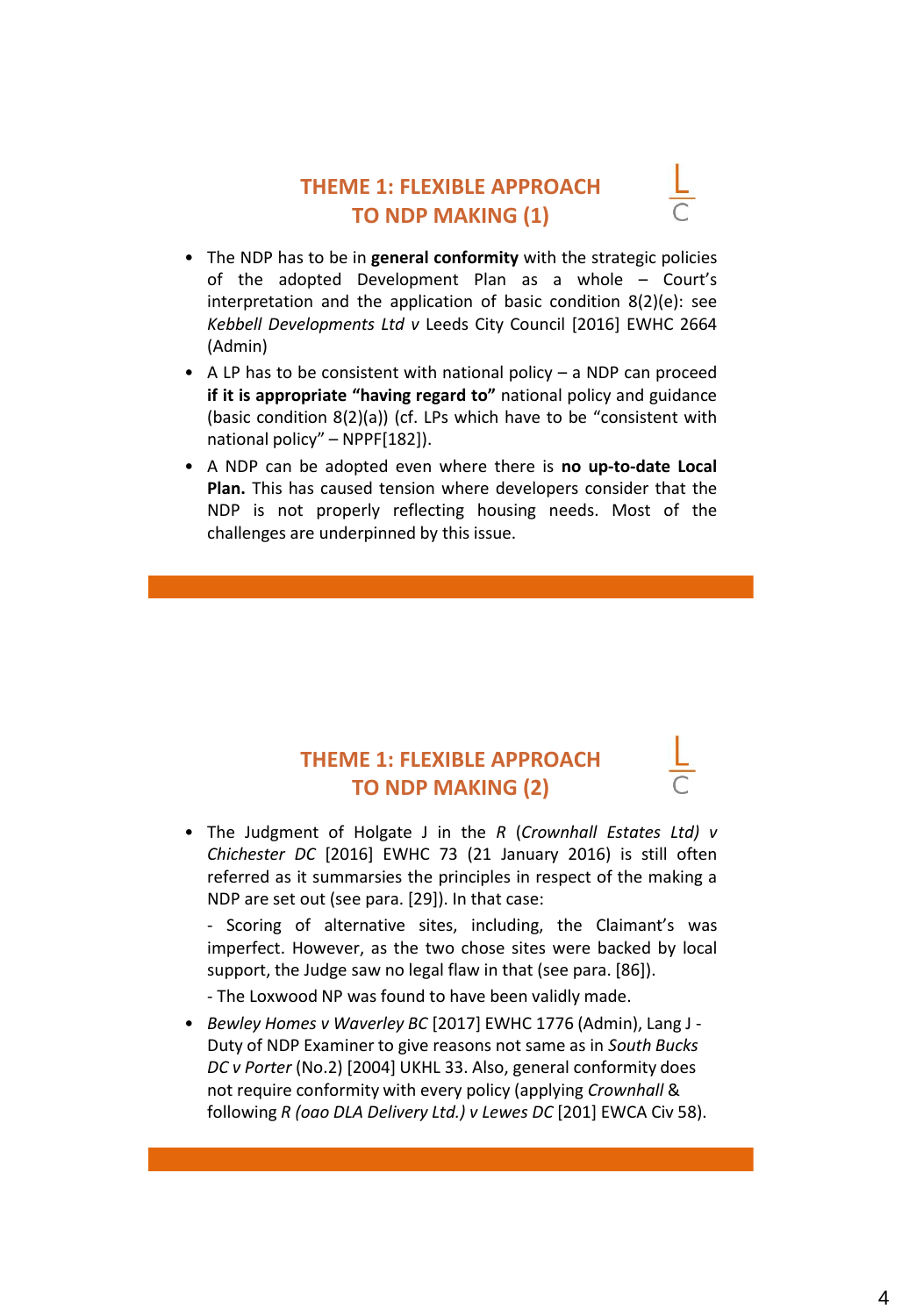### **THEME 1: FLEXIBLE APPROACH TO NDP MAKING (3)**

- In *R (oao DLA Delivery Ltd.) v Lewes DC* [2017] EWCA Civ 58, this was dealing again with a spurned developer – in this case it had failed to get its site allocated in the Newick NDP.
- In the Judgment of LJ Lindblom the background and purpose of NDPs is set out (see e.g. paras. 4 & 5 and 11 & 12).
- It is pointed out that the Examiner's remit is **relatively limited** (par. [5]). That is a reflection of the basic conditions.
- The making of an NDP **did not have to await** the adoption of any other development plan document. It did not prevent an NDP from addressing housing needs unless or until there was an adopted development plan in place setting a housing requirement for a period coinciding with the NDP.

## *R (oao DLA Delivery Ltd.) v Lewes DC*  **[2017] EWCA Civ 58 (Cont.)**

- There was also a ground alleging "**apparent bias**" based on the fact that the arrangements by which lpas and PCs "actively select the examiners they want" are incompatible with the requirement that the examiner should be truly "independent" and that they give rise to apparent bias.
- The CA held that this ground had to be rejected. The selection of the Examiner had been in accordance with the primary legislation which had not been challenged.
- The performance of an Examiner is subject to the Court's supervision in proceedings for JR.
- The Judge saw no relevance and nothing remarkable in the fact that a particular examiner has previously found all, or nearly all, of the NDPs he had examined complied with the "basic conditions" and the CA agreed.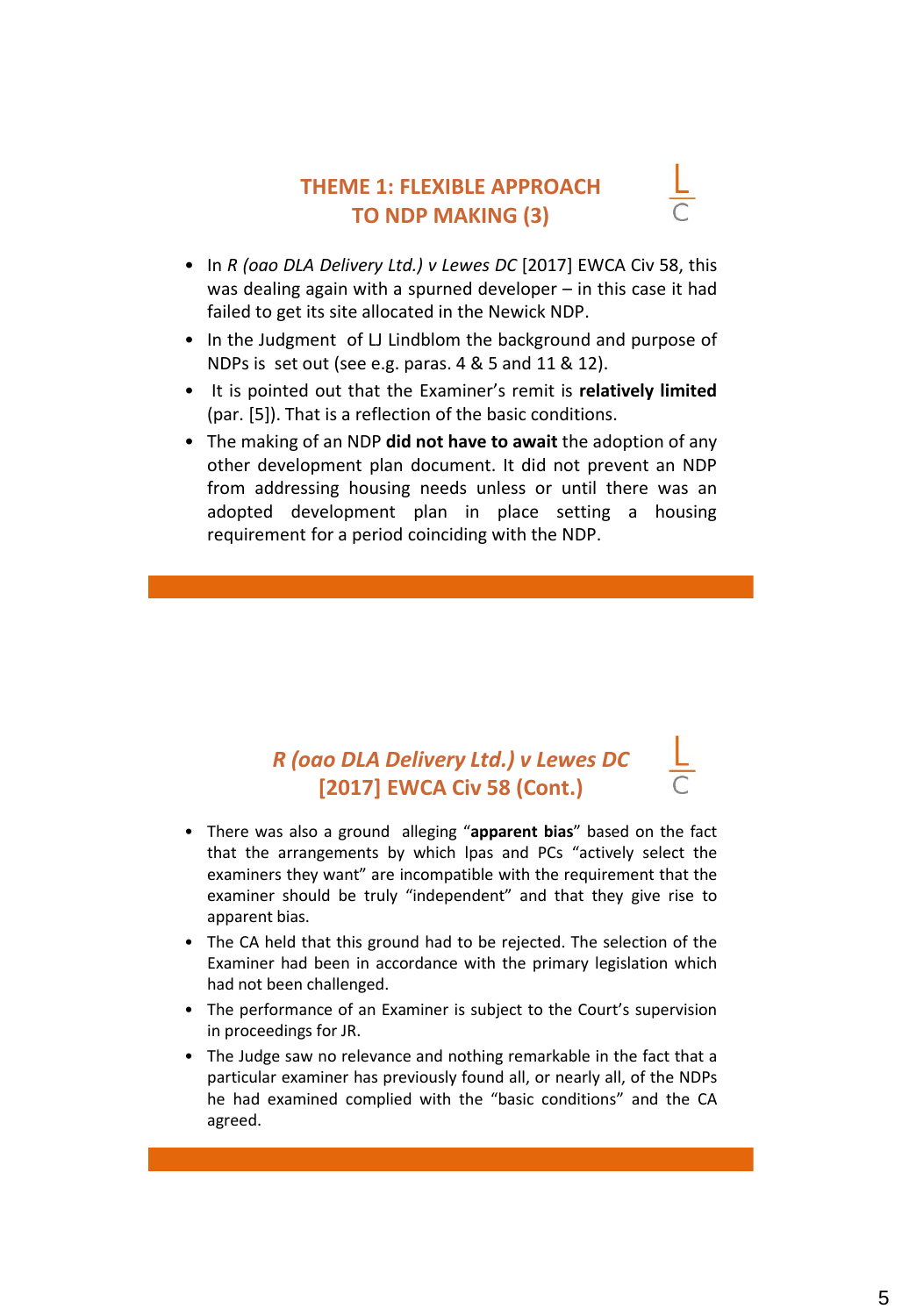#### **LIMITS TO FLEXIBILITY: Stonegate Homes Ltd v Horesham DC [2016] EWHC 2512 and reasons to worry**

- (1) A developer applied under s.61N of the TCPA 1990 for JR of a decision by the local planning authority to make the Henfield NDP. The developer had been promoting a site on the western side of Henfield. The SA/SEA dismissed that location because "*any further significant development …would place unsustainable pressure on the local road system."*
- (2) Permission was refused (contrary to officer's advice) for that site and the developer appealed to the SoS, whose decision remained pending at the date of the instant hearing. However, it was agreed that the proposals should not be refused for traffic or transport reasons.
- (3) The development contended that the local authority had failed to assess reasonable alternatives to the spatial strategy as established by the NDP and, in particular, the alternative of permitting development on the western edge of Henfield.

#### **Stonegate Homes Ltd v Horesham DC [2016] EWHC 2512 (2)**

- (4) The developer also claimed that the lpa had failed to consider alternatives to the Built-Up Area Boundary (BUAB) as established in the plan, to act rationally in the selection of the BUAB, and to give adequate reasons as to why the plan met EU obligations.
- (5) Like in *Crownhall*, the community did not support the developer's proposals.
- (6) According to the local authority, the option of developing land to the west of Henfield, and of including within the BUAB of Henfield a site which had been the subject of a successful planning appeal (the Barratt site), had been adequately dealt with. However, the **highway objection had been withdrawn** as a result of agreement between HA and Barratt.
- (7) It was held that here was **no evidential basis** for the claim in the NDP that sites on the western boundary would place unsustainable pressure on the local road system.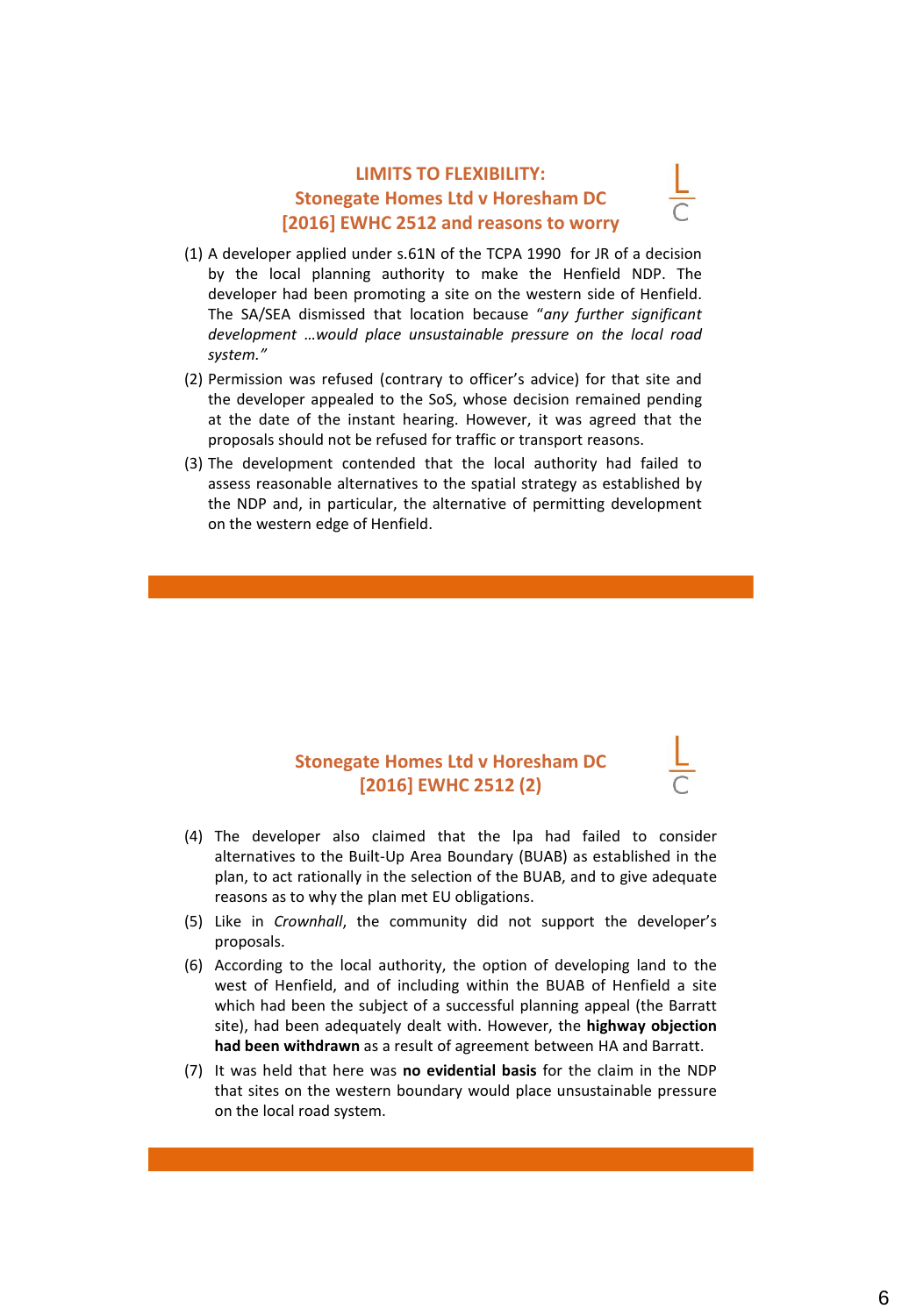#### **Stonegate Homes Ltd. (3)**

- (8) Accordingly, the **obligation under Directive 2001/42** to ensure that the consideration of alternatives was based on an accurate picture of the **reasonable alternatives had not been satisfied**. It followed that the making of the NDP was incompatible with EU obligations.
- (9) There did not appear to have been any assessment of the environmental impact of the BUAB, which appeared inextricably linked with the chosen spatial strategy, and there had been **no explanation as to why the proposed delineation was preferred to any alternatives**. Accordingly, that approach was also in breach of EU obligations.
- (10) Both the independent examiner and the local authority were proceeding on a **false basis**. In any event, **neither had explained with appropriate particularity** how they had reached their conclusions on the manner in which the assessment of reasonable alternatives was purportedly compliant with EU obligations.
- (11) Also, there was a **pre-determined** view on development on the western edge of Henfield.

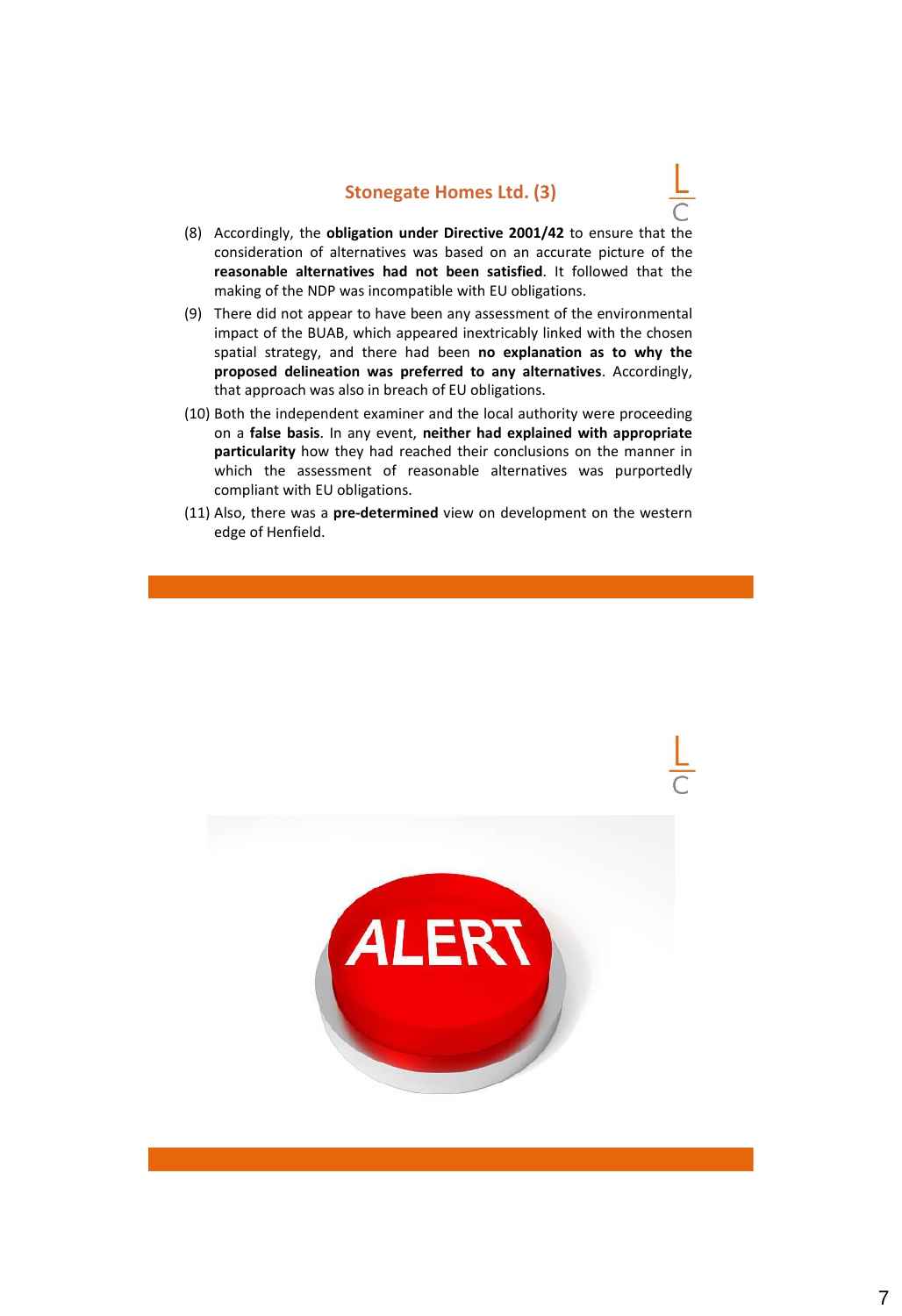### **THE TENSIONS THAT ARISE FROM THAT PLAN MAKING FLEXIBLITY**

- The approach accepted in *Crownhall* [para. 29(ii)] and followed in other cases is that the basic condition in para. 8(2)(e) of Schedule 4B to the TCPA 1990 only requires that the draft NDP *as a whole* be in "general conformity" with the strategic policies of the adopted development plan *as a whole.*
- As mentioned above, the implications of applying that criterion in that way and without qualification are clearly illustrated by the Judgment of Mr J Kerr in the *Kebbell* case.
- This case illustrates the tensions that can arise between an NDP and LP, given the broad nature of the basic conditions applicable to the preparation of an NDP.

### *Kebbell Developments Ltd v Leeds City Council*  **[2016] EWHC 2664 (Admin) – more reasons to worry**

- The Linton NDP included text which suggested that the Ridge at Linton near Weatherby should not have dwellings on it and should be **returned to the green belt**.
- The Leeds LP left open the possibility of the site being developed for housing. It was a "**Protected Area of Search**" to provide for longer term development needs. There was no suggestion of the site being returned to the green belt. As the Kerr J put it, **it was "earmarked" for housing in 2006** (in the Leeds UDP Review).
- The LNP explained in the narrative text the Ridge's status as a PAS site. Various reasons (countryside impact; impact on views; opportunity to return to the Green Belt etc.) were given for not following that. Policy B2 stated that it should continue to be protected from development until its longer term allocation had been determine via the city council's site's allocation plan, following a Green Belt review but with a vision to return the site to the Green Belt and a proposed project to consider that.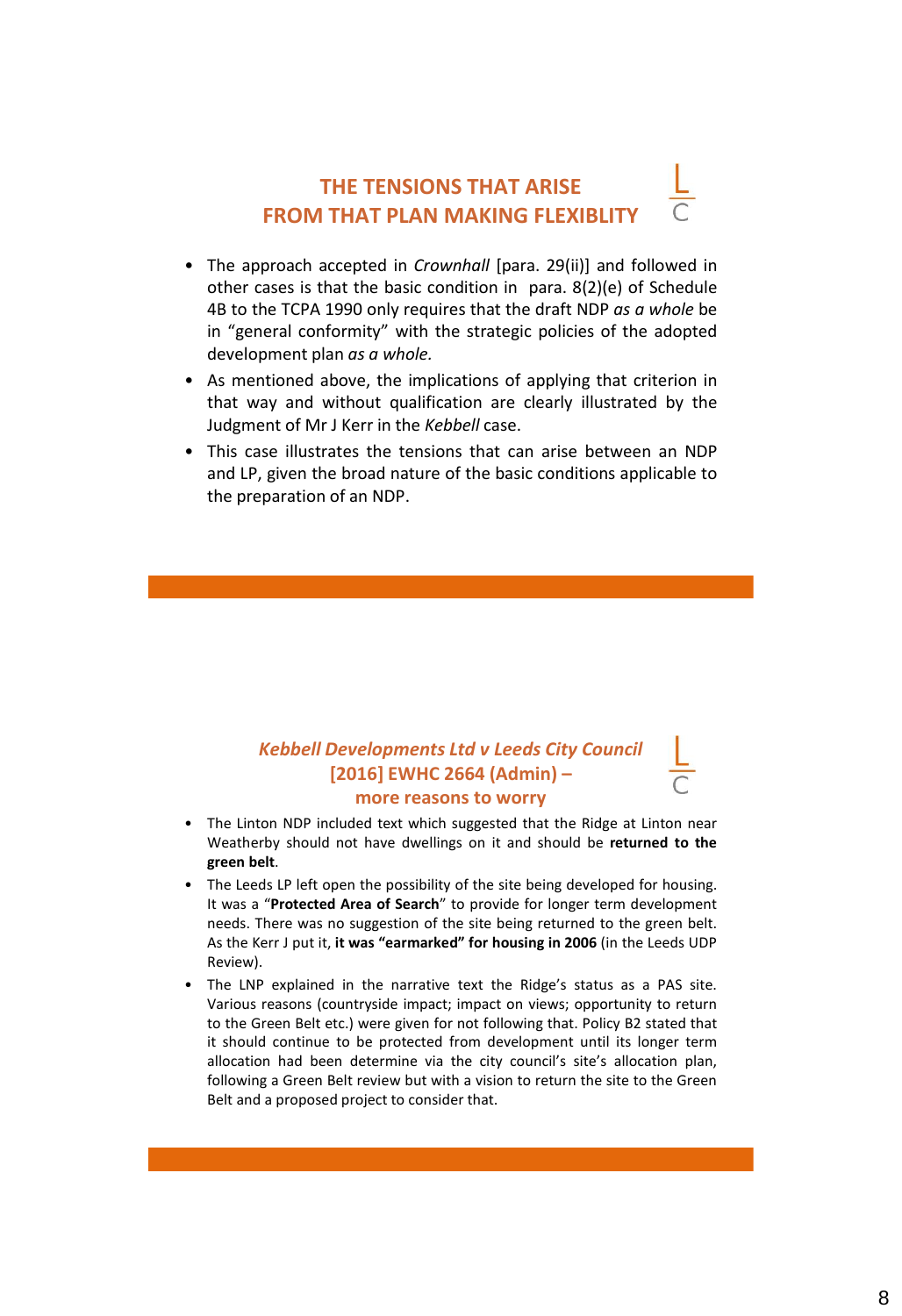### *Kebbell Developments Ltd v Leeds City Council*  **[2016] EWHC 2664 (Admin) (2)**

- The Examiner recommended **deletion of Policy B2 and "all associated text"** (but not the project itself) saying that it was a matter for the City Council, because a Green Belt review is a strategic matter rather than a NP one.
- The City Council accepted the majority of the Examiner's recommendations but **rejected the Examiner's recommendation (M23)** dealing with the Ridge-Specific Policy B2 in part. Policy B2 was deleted but **the project list retained**, including the Ridge. Further, **a description of the land**, which the Claimant contended explained why the Ridge should remain undeveloped contrary to the Leeds LP, was included. The developer sought to JR the Council's decision to allow the NDP to proceed to a local referendum.
- However, it was held that inconsistency was **not of itself sufficient to compel a finding of general disconformity** between the two plans as the basic condition in **Sch.4B para.8(2)(e)** only required that the draft neighbourhood plan as a whole be in "general conformity" with the strategic policies of the adopted development plan as a whole.

### *Kebbell Developments Ltd v Leeds City Council*  **[2016] EWHC 2664 (Admin) (2)**

- While the Linton NDP in its final form included mention of the PC's opposition to development of the Ridge, that did **not** mean that planning permission for future housing development would **necessarily have to be refused**.
- A developer could argue that the material plan for the purposes of s.70(2) of the 1990 Act and the PCPA 2004 s.38(6) was the Leeds Local Plan, and that even if the grant of planning permission would be out of tune with the Linton NDP, **planning permission should not be refused, because "material considerations indicate otherwise".**
- A developer applying for planning permission to build dwellings on the Ridge could argue that the references in the Linton NDP to the PC's opposition to that course should be disregarded or given little weight because they were not statements of policy, that the NDP should not be allowed to "promote less development than set out in the Local Plan or undermine its strategic policies" and that, for the same reason, a planning application to build dwellings on the Ridge would **not be one that "conflicts with a neighbourhood plan**" (see paras. 48, 56, 60-62 of judgment).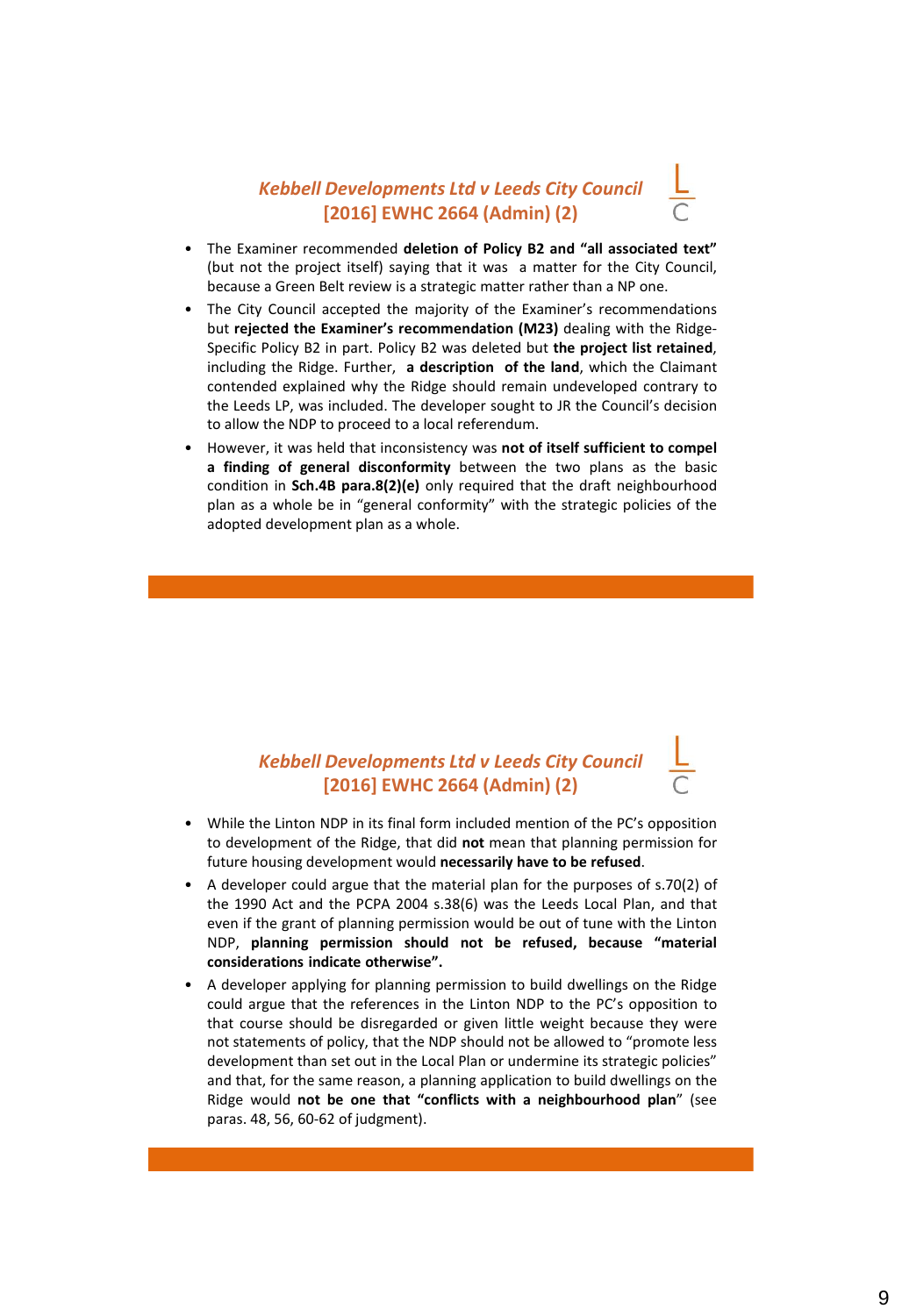### **The Problem with that approach**

- 
- The Judge's suggested approach to any determination of a planning application is notwithstanding that an NDP has the full force of s.38(6) being part of the development plan.
- What about s.38(5) of the PCPA 2004? "*If to any extent a policy contained in a development plan for an area conflicts with another policy in the development plan the conflict must be resolved in favour of the policy which is contained in the last document to become part of the development plan.*"
- That is also notwithstanding para. 198 which states "*…Where a planning application conflicts with a neighbourhood plan that has been brought into force, planning permission should not normally be granted."*
- This decision is being appealed.

### **THEME 2: DECISION MAKING PREDICTING THE OUTCOME OF AN APPLICATION OR APPEAL**

- Localism v meeting housing need; is there an election soon?
- Given the particular concern the Government has to nurture neighbourhood planning, the application of the tilted balance in paragraph 14 of the NPPF can cause dilemmas for decision makers.
- WMS December 2016 changing the HLS period in NPPF[49] from 5 years to 3 years where proposal in conflict with a NDP (See HWP 2.11).
- Recovery of applications/ appeals by the Secretary of State
- Where there has been a shortage of housing land, this has often led to Inspector's granting or recommending the granting of permission. There are several examples of the SoSCLG taking a different view. An important example of this is *Langmead v SSCLG* [2017] EWHC 788 (Admin).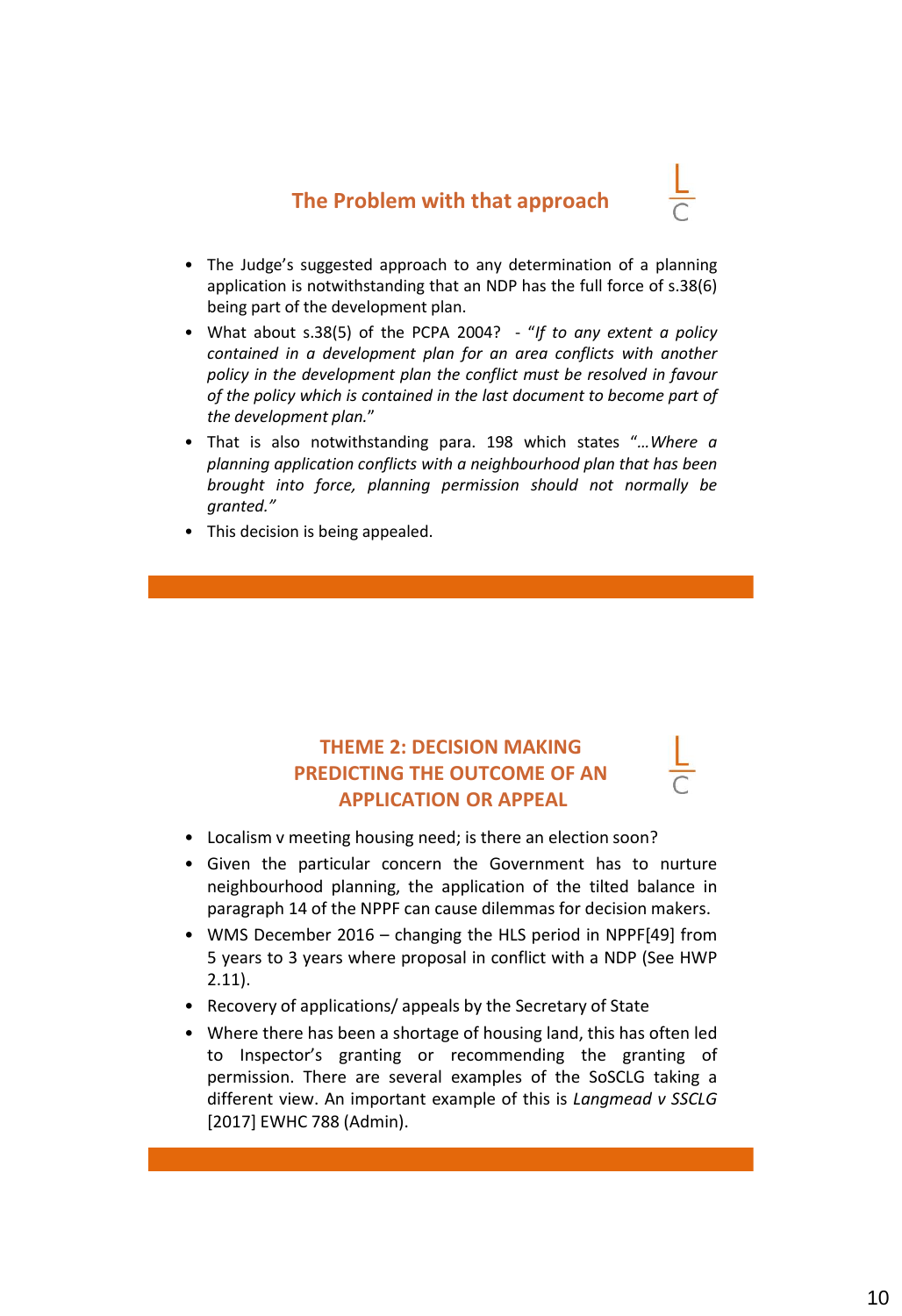#### *Langmead v SSCLG*  **[2017] EWHC 788 (Admin)**



- Planning permission was refused for up to 100 dwellings on land at Yapton, West Sussex in Arun. The developer appealed.
- It was not dipsuted that there was no 5 year HLS and paras. 49 and 14 were engaged so as to apply the tilted balance.
- The experienced Inspector recommended that the appeal should be allowed. However, the SoS disagreed.
- The SoS gave significant weight to the benefits of the provision of housing, and further significant weight to the provision of affordable housing.
- Hoiwever, he gave very significant weight to the conflict with the Yapton NDP. He concluded that the development did not comply with the social element of sustainability.

### *Langmead v SSCLG*  **[2017] EWHC 788 (Admin) (2)**

- He gave very substantial weight to the conflict with YNP policy BB1 (built up area policy), in line with NPPF[198] but limited weight to the adverse impact on the character and appearance of the field and the loss of agricultural land.
- The Claimant developer challenged the decision pursuant to s.288 of the TCPA 1990 claiming *inter alia* misinterpretation and misapplication of the NPPF. That included the SoS's approach to the "*social element of sustainability"* because of its conflict with the the YNP and the NP policies in the NPPF.
- The Judge (Mrs J Lang) applied the approach of Lindblom J (as he then was) in *Crane v SSCLG* [2015] EWHC 425 (Admin) that NPPF[14] does not prevent a decision-maker from giving as much weight as he judges to be right to a proposals conflict with an NDP.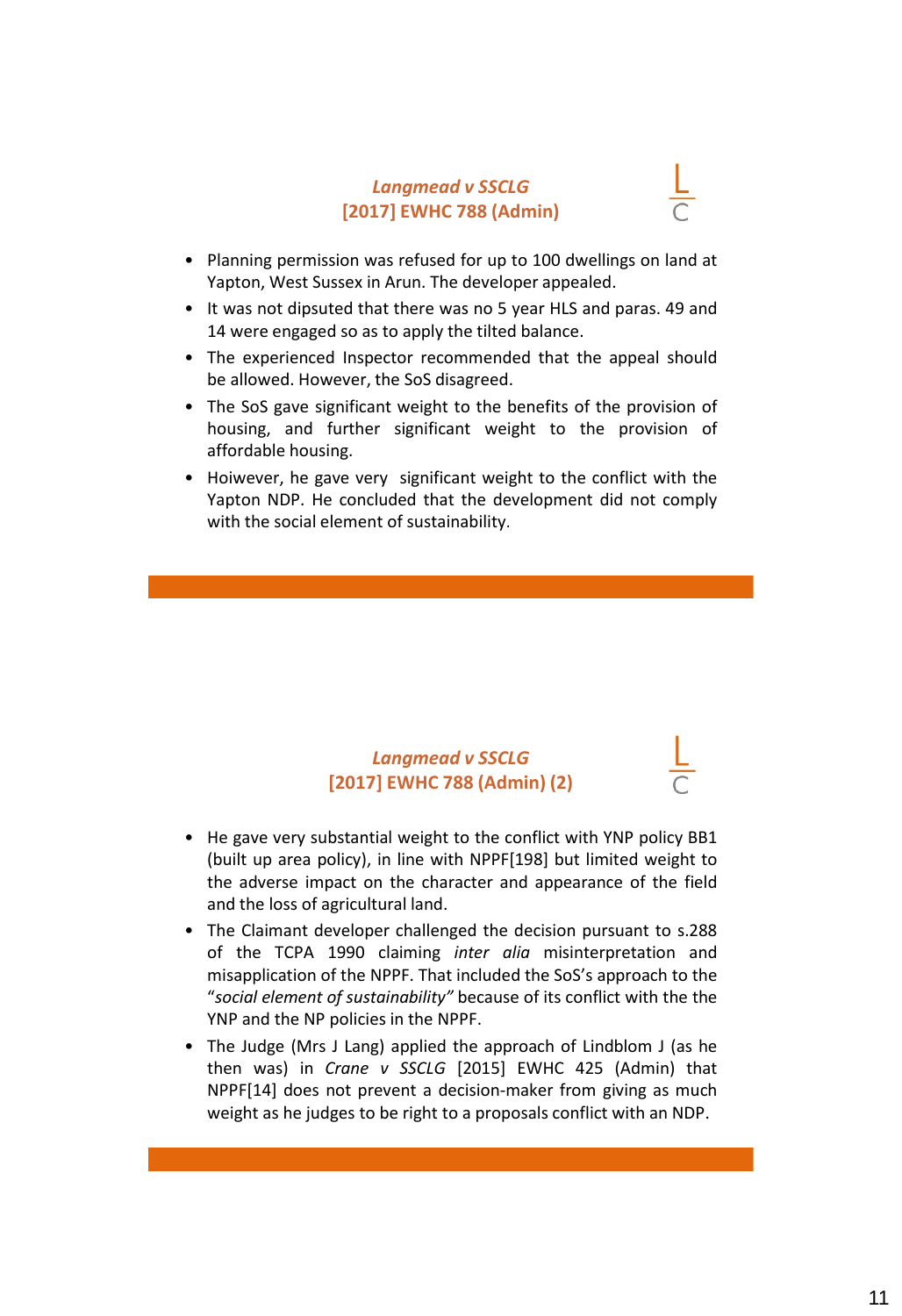#### *Langmead v SSCLG*  **[2017] EWHC 788 (Admin) (2)**

- The J rejected the contention regarding the social element of sustainable development.
- The SoS concluded (DL16) "..*neighbourhood plans, once made part of the development plan should be upheld as an effective means to shape and direct development in the neighbourhood planning area in question. Consequently in [paras] 198 and 185, and his guidance on neighbourhood planning that this is the case even in the absence of a 5 year [HLS], the [SoS] places a very substantial negative weight on the conflict between the proposal and policy BB1."* So the mere conflict with the NDP and thus breach of the social element in NPPF[7] is being considered to be sufficient to constitute adverse impacts that "*significantly and demonstrably outweigh the benefits"* under NPPF[14].

### **DECISION MAKING: THE ROLE OF AN NDP**

- Notwithstanding the approach in *Langmead*, many decisions have led to disillusionment amongst the local community.
- E.g. *Angmering PC* unsuccessfully challenged a grant of planning permission in the same district (Arun) that was contrary to their NDP, relying on *Langmead* and the social element of sustainable development (CO/482/2017).
- See also e.g. *Cherwell DC v SSCLG* [2016] EWHC 2925 (admin) in which it was held that there had been no error in a decision allowing outline planning permission to be granted for a residential development in a village (54 dwellings on the edge of Hook Norton). The Judge held that the SoS had not failed to recognise that a conflict existed between the proposed development and the NDP, but had judged that the conflict was limited.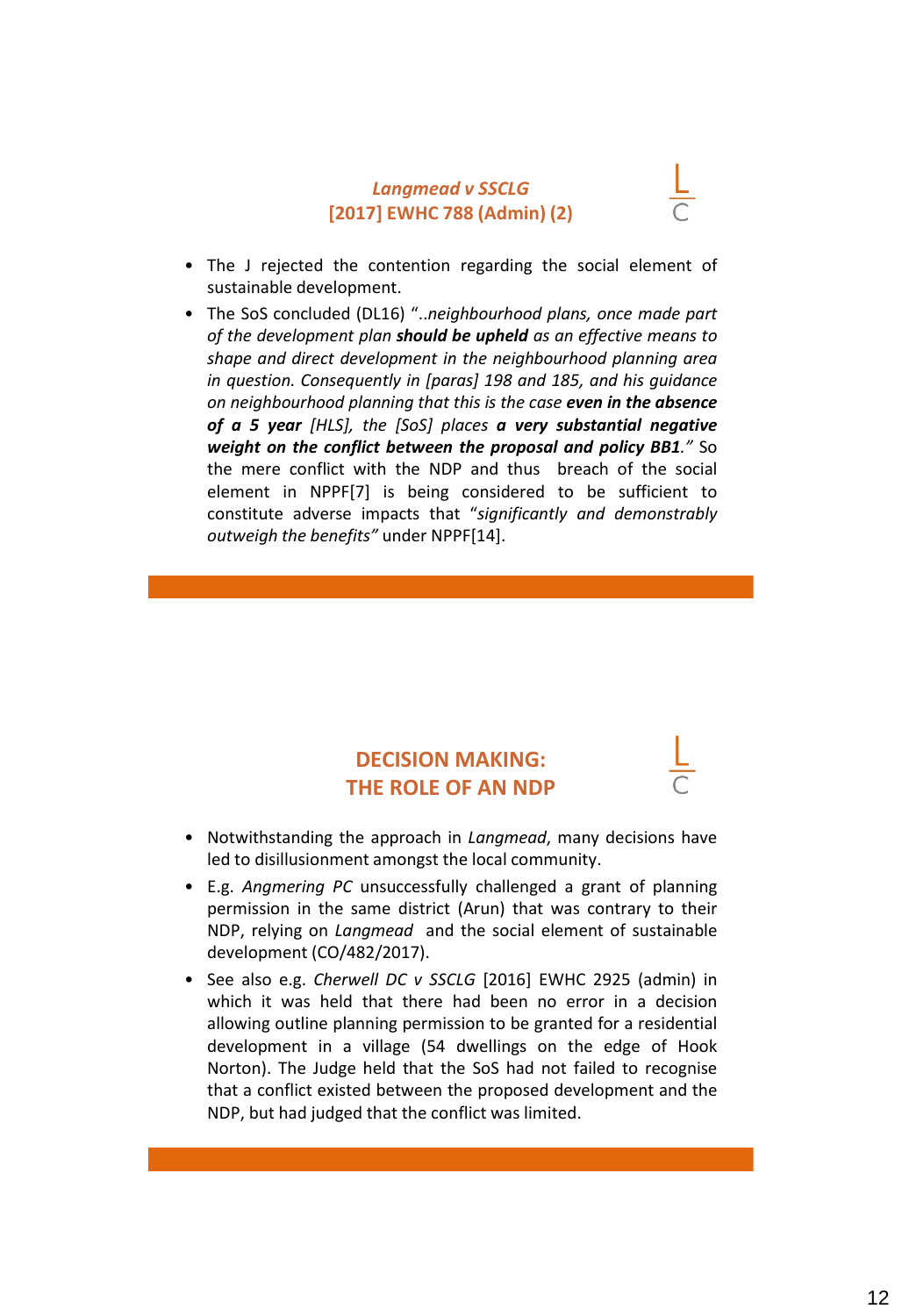### **ROLE OF AN NDP (2)**

- The December 2016 WMS (reducing the 5 year HLS trigger to 3-years for judging whether relevant policies for the supply of housing are up-to-date under NPPF[49]) was to address that – to reflect communities concerns that NDPs were being departed from too readily.
- The weight given to the social element in *Langmead* is also a nod to the local communities in terms of the role given to NDPs.
- The problem is that this inevitably can constrain the number of dwellings permitted and delivered. It also leads to an additional element of unpredicatbility in decision making.

### **THE ROLE OF AN NDP: INNOVATION (3)**

• NDPs plans can be "surprisingly effective" & innovative:

e.g. holiday homes exclusion - policy H2 of the St Ives NDP requiring new open-market housing to be **restricted to occupancy as a principal residence**. The submission of Policy H2 was accompanied by a sustainability appraisal which purported to comply with Directive 2001/42 and the Environmental Assessment of Plans and Programmes Regulations 2004. The Examiner concluded that the draft plan would contribute to sustainable development. A referendum was held and the outcome was in favour of the proposed plan. The Court upheld this:

*R (oao RLT Built Environment Ltd) v Cornwall Council and St Ives Town Council* [2016] EWHC 2817 (Admin);

e.g. stricter **parking standards** requirements in Alton NDP.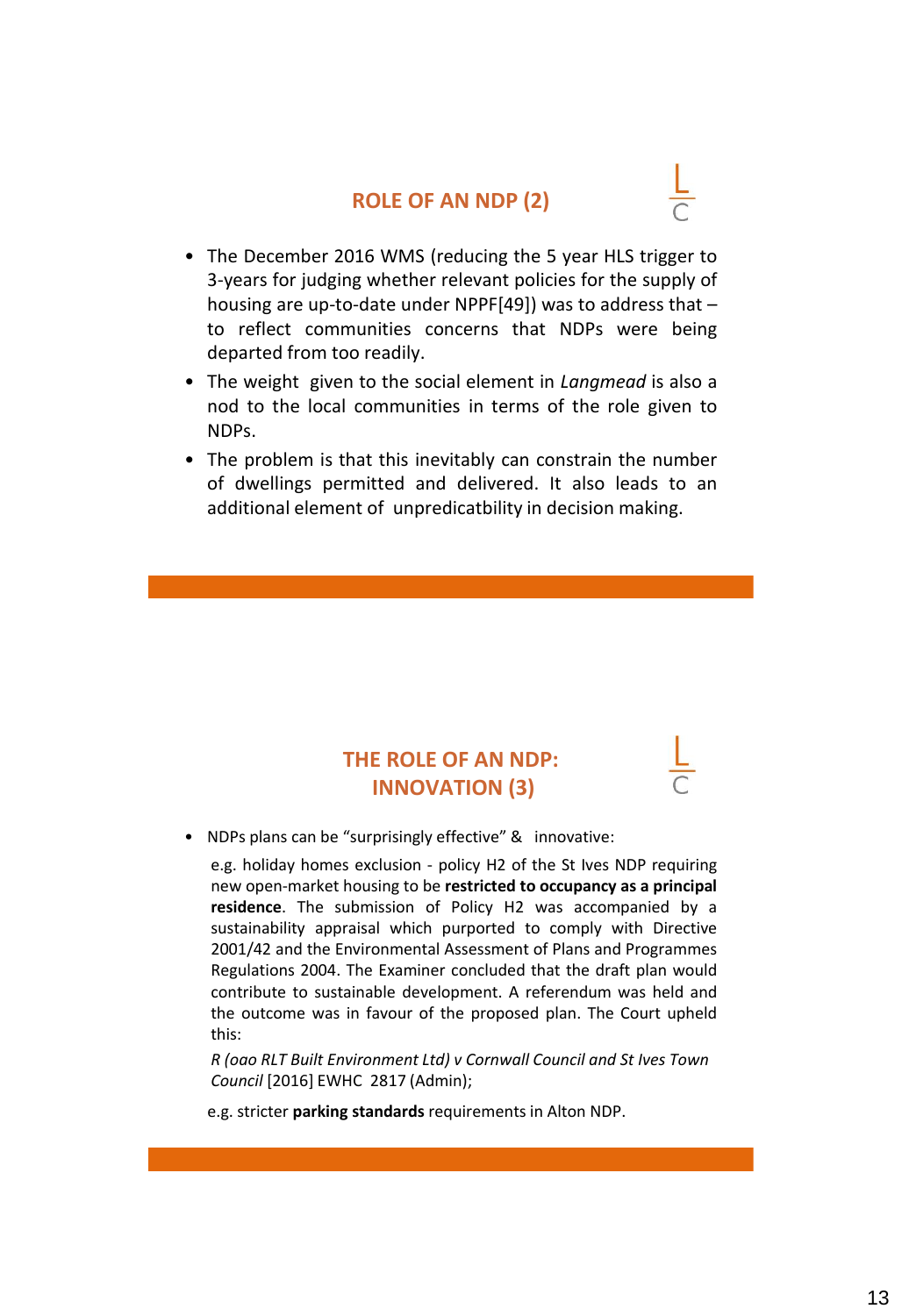### **THEME 3: THE FUTURE**

- 
- Housing White Paper 2.10 more certainty for those neighbourhoods that have produced plans but are at risk of speculative development because the lpa has failed to maintain a 5 year HLS.
- WMS to be replaced by approach in HWP2.11
- But proposed that lpa shall provide neighbourhood plan area with housing requirement and if not a standard methodology may be applied. Planning Guidance will make clear that authorities may do this by making a **reasoned judgment based on the settlement strategy** and housing allocations in their plan, so long as the local plan provides a sufficiently up-to-date basis to do so (including where an ELP is close to adoption)
- Where the LP is out of date and cannot be relied upon, a **simple formula is proposed**

### **THE FUTURE (2)**

- Housing White Paper proposes that detailed GB boundaries are for NDPs but not the general extent of the GB, which would remain a strategic matter.
- White Paper also proposes greater role of NDPs in design matters – set out clear design expectations/design codes.